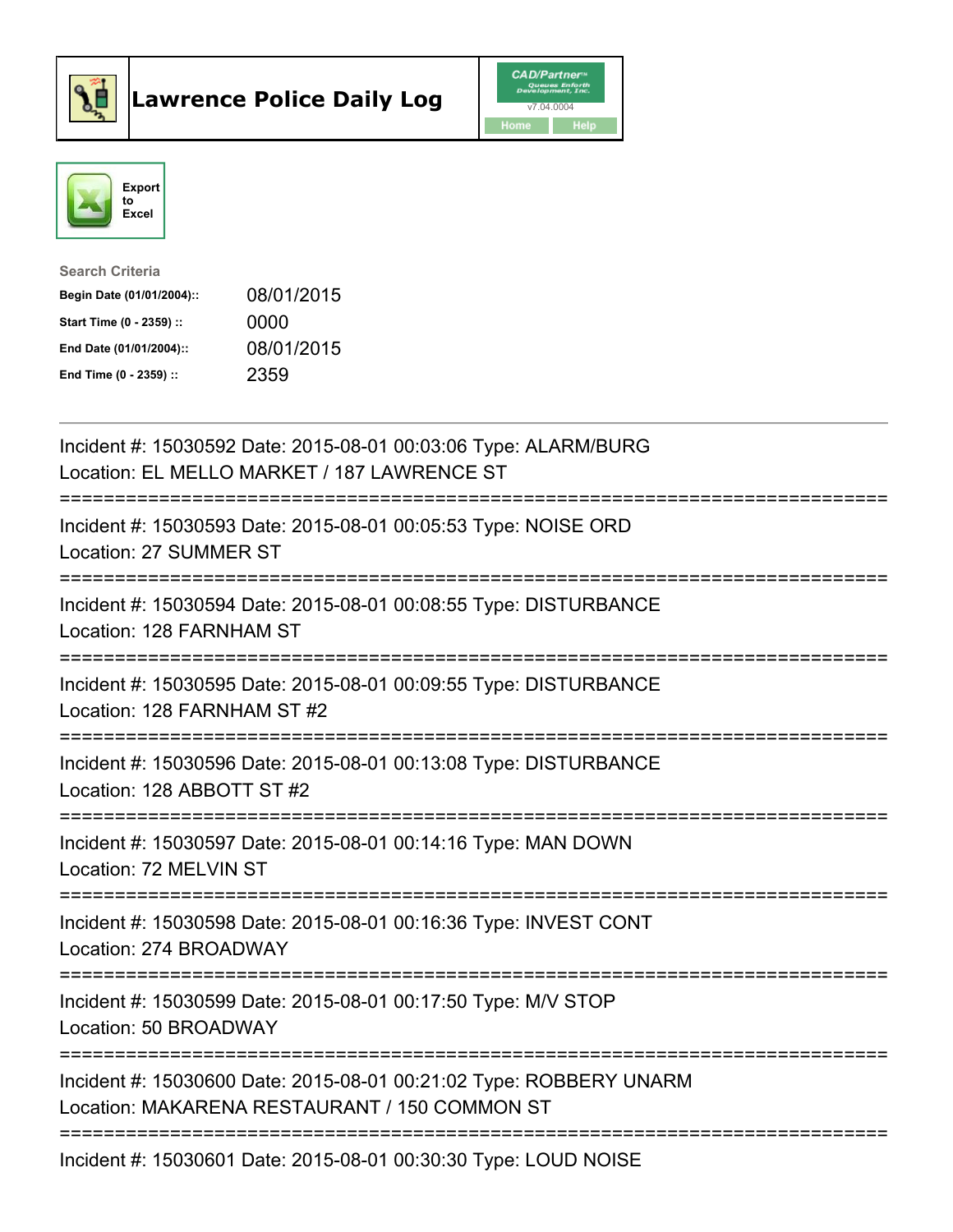Location: 10 HAVERHILL ST =========================================================================== Incident #: 15030602 Date: 2015-08-01 00:31:40 Type: LARCENY/PAST Location: 129 WATER ST =========================================================================== Incident #: 15030603 Date: 2015-08-01 00:40:47 Type: DISORDERLY Location: HAVERHILL ST & WEST ST =========================================================================== Incident #: 15030604 Date: 2015-08-01 00:42:59 Type: HIT & RUN PRO Location: HAVERHILL ST & RAILROAD ST =========================================================================== Incident #: 15030605 Date: 2015-08-01 00:58:48 Type: NOISE ORD Location: 418 HOWARD ST =========================================================================== Incident #: 15030606 Date: 2015-08-01 01:12:31 Type: DISTURBANCE Location: 16 GREEN ST FL 3 =========================================================================== Incident #: 15030608 Date: 2015-08-01 01:12:58 Type: SUS PERS/MV Location: 26 MAY ST =========================================================================== Incident #: 15030607 Date: 2015-08-01 01:14:00 Type: MEDIC SUPPORT Location: 217 PARK ST #1 =========================================================================== Incident #: 15030609 Date: 2015-08-01 01:44:42 Type: B&E/PAST Location: 33 LAWRENCE ST =========================================================================== Incident #: 15030612 Date: 2015-08-01 01:50:37 Type: MISSING PERS Location: 48 KINGSTON ST =========================================================================== Incident #: 15030610 Date: 2015-08-01 01:52:17 Type: NOISE ORD Location: 1 OR 2 TREMONT ST =========================================================================== Incident #: 15030611 Date: 2015-08-01 01:52:49 Type: NOISE ORD Location: PARK ST & RHINE ST =========================================================================== Incident #: 15030613 Date: 2015-08-01 01:57:10 Type: DISTURBANCE Location: 237 PROSPECT ST =========================================================================== Incident #: 15030614 Date: 2015-08-01 02:06:29 Type: MEDIC SUPPORT Location: BROADWAY & LOWELL ST =========================================================================== Incident #: 15030615 Date: 2015-08-01 02:09:52 Type: M/V STOP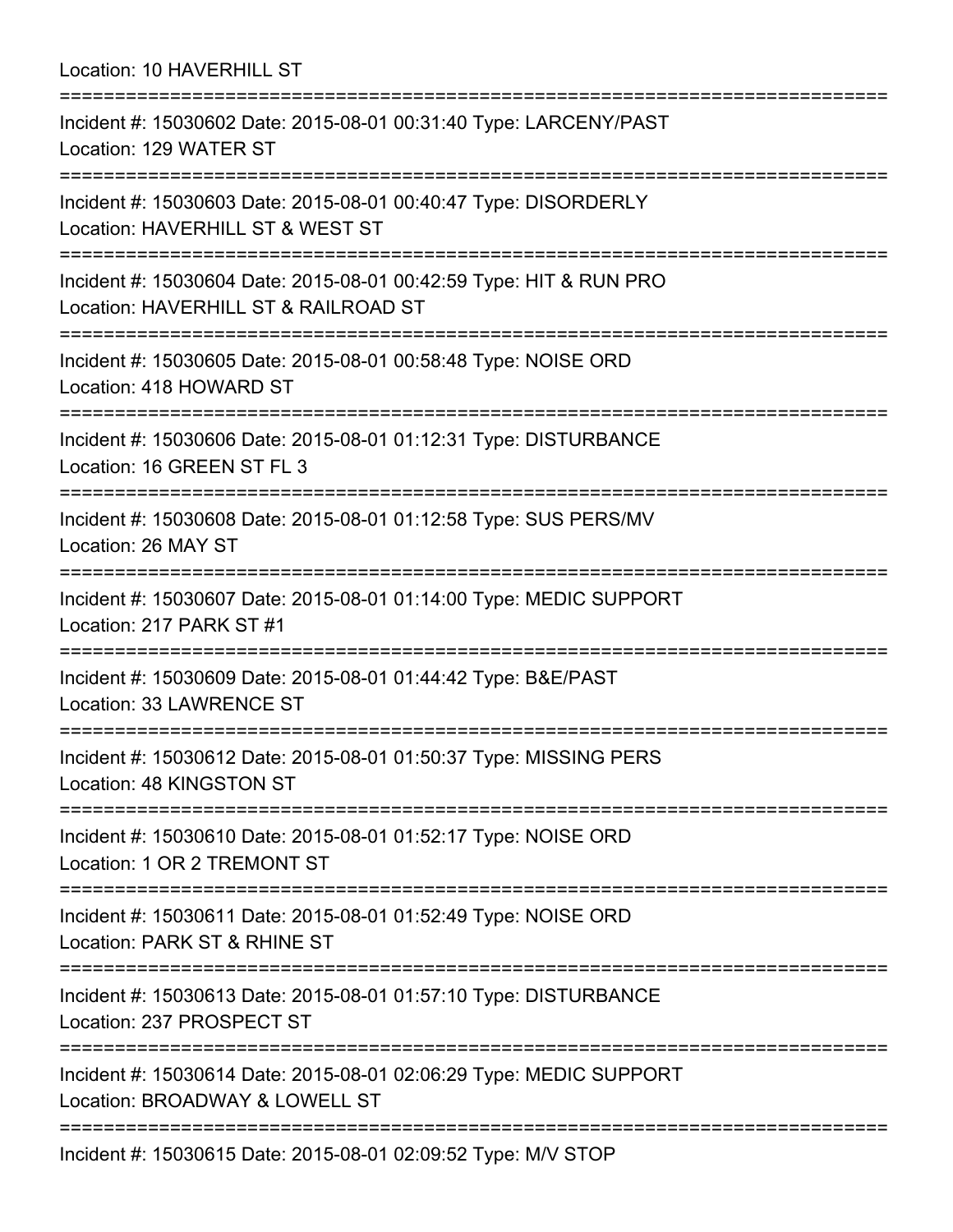=========================================================================== Incident #: 15030616 Date: 2015-08-01 02:14:34 Type: DISTURBANCE Location: XAVIER'S PLACE / 245 LAWRENCE ST =========================================================================== Incident #: 15030617 Date: 2015-08-01 02:21:33 Type: PRISONER CHK Location: LAWRENCE GENERAL HOSPITAL / 1 GENERAL ST =========================================================================== Incident #: 15030618 Date: 2015-08-01 02:29:48 Type: AUTO ACC/PI Location: 294 SALEM ST =========================================================================== Incident #: 15030619 Date: 2015-08-01 02:29:50 Type: AUTO ACC/PI Location: 27 NEWTON ST =========================================================================== Incident #: 15030620 Date: 2015-08-01 02:35:26 Type: M/V STOP Location: FULTON ST & PROSPECT ST =========================================================================== Incident #: 15030621 Date: 2015-08-01 02:43:30 Type: FIGHT Location: 389 BROADWAY =========================================================================== Incident #: 15030622 Date: 2015-08-01 03:06:06 Type: DISORDERLY Location: 29 POPLAR ST =========================================================================== Incident #: 15030623 Date: 2015-08-01 03:18:14 Type: FIGHT Location: 467 MT VERNON ST =========================================================================== Incident #: 15030624 Date: 2015-08-01 03:24:01 Type: M/V STOP Location: RT114 & 495 =========================================================================== Incident #: 15030625 Date: 2015-08-01 03:25:06 Type: M/V STOP Location: 400 CANAL ST =========================================================================== Incident #: 15030626 Date: 2015-08-01 03:41:54 Type: MEDIC SUPPORT Location: 194 WALNUT ST #1 =========================================================================== Incident #: 15030627 Date: 2015-08-01 03:44:55 Type: MAN DOWN Location: 85 ESSEX ST =========================================================================== Incident #: 15030628 Date: 2015-08-01 03:46:33 Type: MEDIC SUPPORT Location: 231 JACKSON ST =========================================================================== Incident #: 15030629 Date: 2015-08-01 03:48:03 Type: DOMESTIC/PAST

Location: 179 BAILEY ST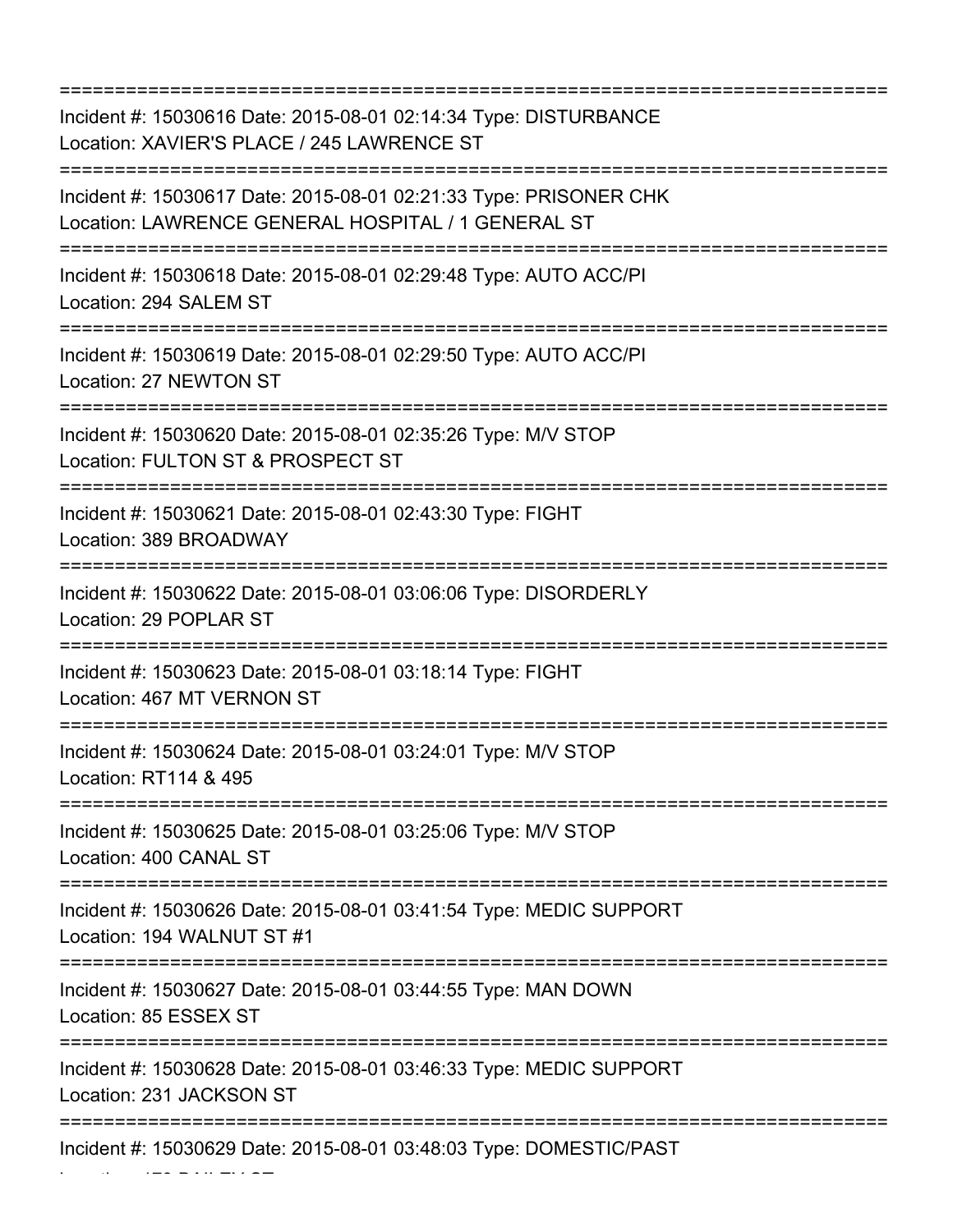=========================================================================== Incident #: 15030630 Date: 2015-08-01 04:03:35 Type: DISORDERLY Location: 64 MARKET ST =========================================================================== Incident #: 15030631 Date: 2015-08-01 04:12:44 Type: DISORDERLY Location: LAWRENCE ST & PARK ST =========================================================================== Incident #: 15030632 Date: 2015-08-01 04:50:43 Type: MAL DAMAGE Location: GIGANTE MEAT MARKET / 333 LAWRENCE ST =========================================================================== Incident #: 15030633 Date: 2015-08-01 05:02:21 Type: ALARMS Location: BROTHERS PIZZA / 145 LAWRENCE ST =========================================================================== Incident #: 15030634 Date: 2015-08-01 05:02:40 Type: UNKNOWN PROB Location: 12 FOREST ST =========================================================================== Incident #: 15030635 Date: 2015-08-01 05:05:04 Type: TRESPASSING Location: 7-ELEVEN / 360 BROADWAY =========================================================================== Incident #: 15030636 Date: 2015-08-01 05:16:40 Type: MEDIC SUPPORT Location: 26 STORROW ST FL 1 =========================================================================== Incident #: 15030637 Date: 2015-08-01 06:43:18 Type: MEDIC SUPPORT Location: 119 E HAVERHILL ST FL 3 =========================================================================== Incident #: 15030638 Date: 2015-08-01 06:54:33 Type: 911 HANG UP Location: 18 WINTHROP AV FL 1 =========================================================================== Incident #: 15030639 Date: 2015-08-01 06:54:43 Type: ALARMS Location: CLADDAGH PUB / 399 CANAL ST =========================================================================== Incident #: 15030640 Date: 2015-08-01 07:44:09 Type: MEDIC SUPPORT Location: 20 KNOX ST =========================================================================== Incident #: 15030641 Date: 2015-08-01 07:52:23 Type: MISSING PERS Location: 1042 ESSEX ST =========================================================================== Incident #: 15030642 Date: 2015-08-01 08:09:24 Type: ALARMS Location: HEALTH & HUMAN SERVICES / 280 MERRIMACK ST FL 2 & 3 =========================================================================== Incident #: 15030643 Date: 2015-08-01 09:10:42 Type: KEEP PEACE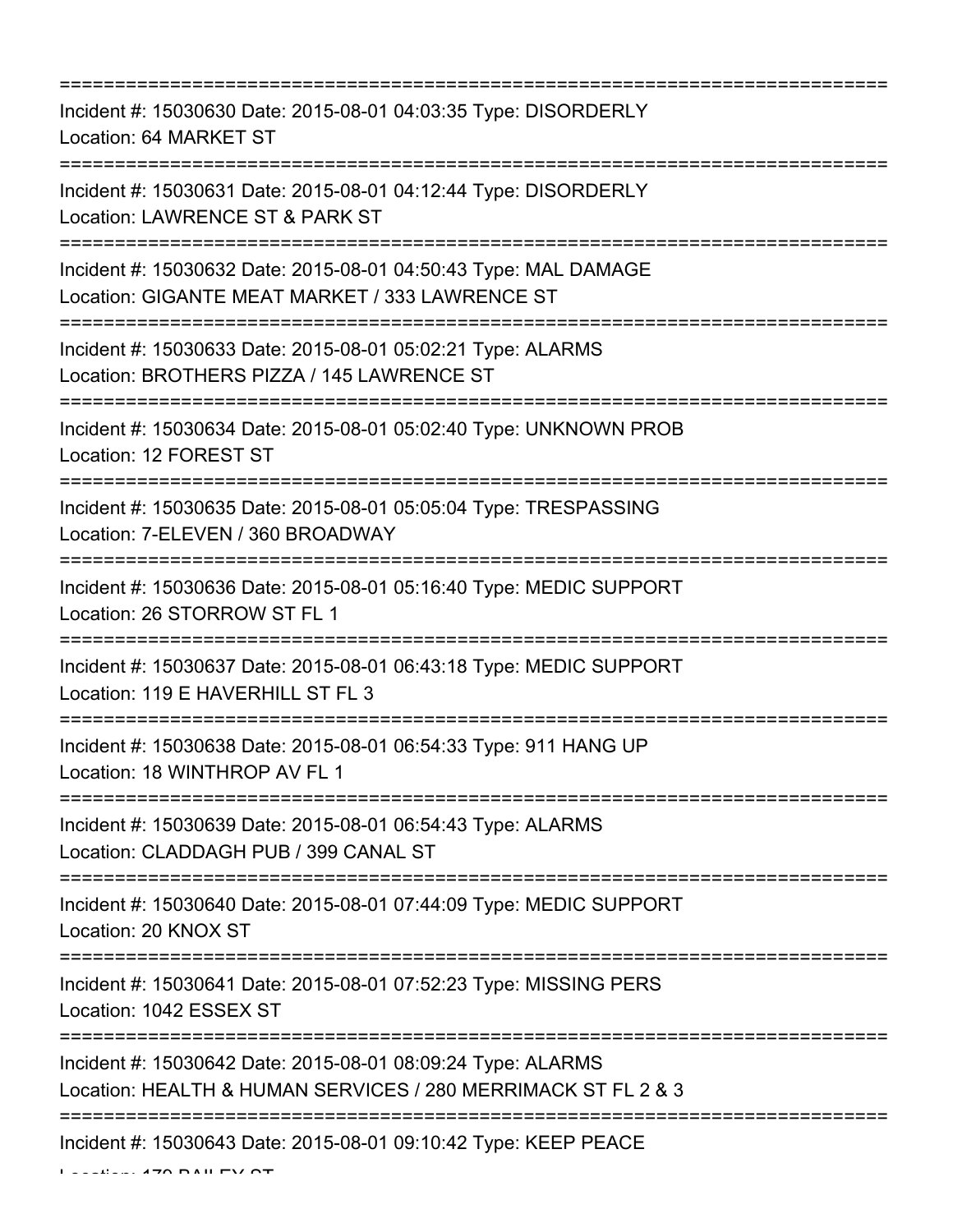| ===========================                                                                                            |
|------------------------------------------------------------------------------------------------------------------------|
| Incident #: 15030644 Date: 2015-08-01 09:36:30 Type: 911 HANG UP<br>Location: 257 BROADWAY #2                          |
| Incident #: 15030645 Date: 2015-08-01 09:45:12 Type: SUS PERS/MV<br>Location: 107 SARATOGA ST                          |
| Incident #: 15030646 Date: 2015-08-01 09:48:30 Type: AUTO ACC/NO PI<br>Location: CUMBERLAND / 320 S BROADWAY           |
| Incident #: 15030647 Date: 2015-08-01 10:02:01 Type: M/V STOP<br>Location: ACTON ST & BROADWAY                         |
| Incident #: 15030648 Date: 2015-08-01 10:55:13 Type: DISABLED MV<br>Location: MARSTON ST & PROSPECT ST                 |
| =========================<br>Incident #: 15030649 Date: 2015-08-01 11:03:23 Type: ASSIST FIRE<br>Location: 140 WEST ST |
| Incident #: 15030650 Date: 2015-08-01 11:06:05 Type: SUS PERS/MV<br>Location: 245 BROADWAY<br>=======================  |
| Incident #: 15030651 Date: 2015-08-01 11:19:42 Type: B&E/MV/PAST<br>Location: 15 DRACUT ST                             |
| Incident #: 15030652 Date: 2015-08-01 11:30:58 Type: M/V STOP<br>Location: 235 BROADWAY                                |
| Incident #: 15030653 Date: 2015-08-01 11:33:58 Type: GENERAL SERV<br>Location: BEACON ST & MT VERNON ST                |
| Incident #: 15030654 Date: 2015-08-01 11:38:54 Type: B&E/PAST<br>Location: METRO AUTO SALES / 638 ESSEX ST             |
| Incident #: 15030655 Date: 2015-08-01 11:44:08 Type: MEDIC SUPPORT<br>Location: 383 HAVERHILL ST                       |
| Incident #: 15030656 Date: 2015-08-01 11:45:37 Type: AUTO ACC/NO PI<br>Location: 204 FARNHAM ST                        |
| Incident #: 15030657 Date: 2015-08-01 11:52:42 Type: GENERAL SERV                                                      |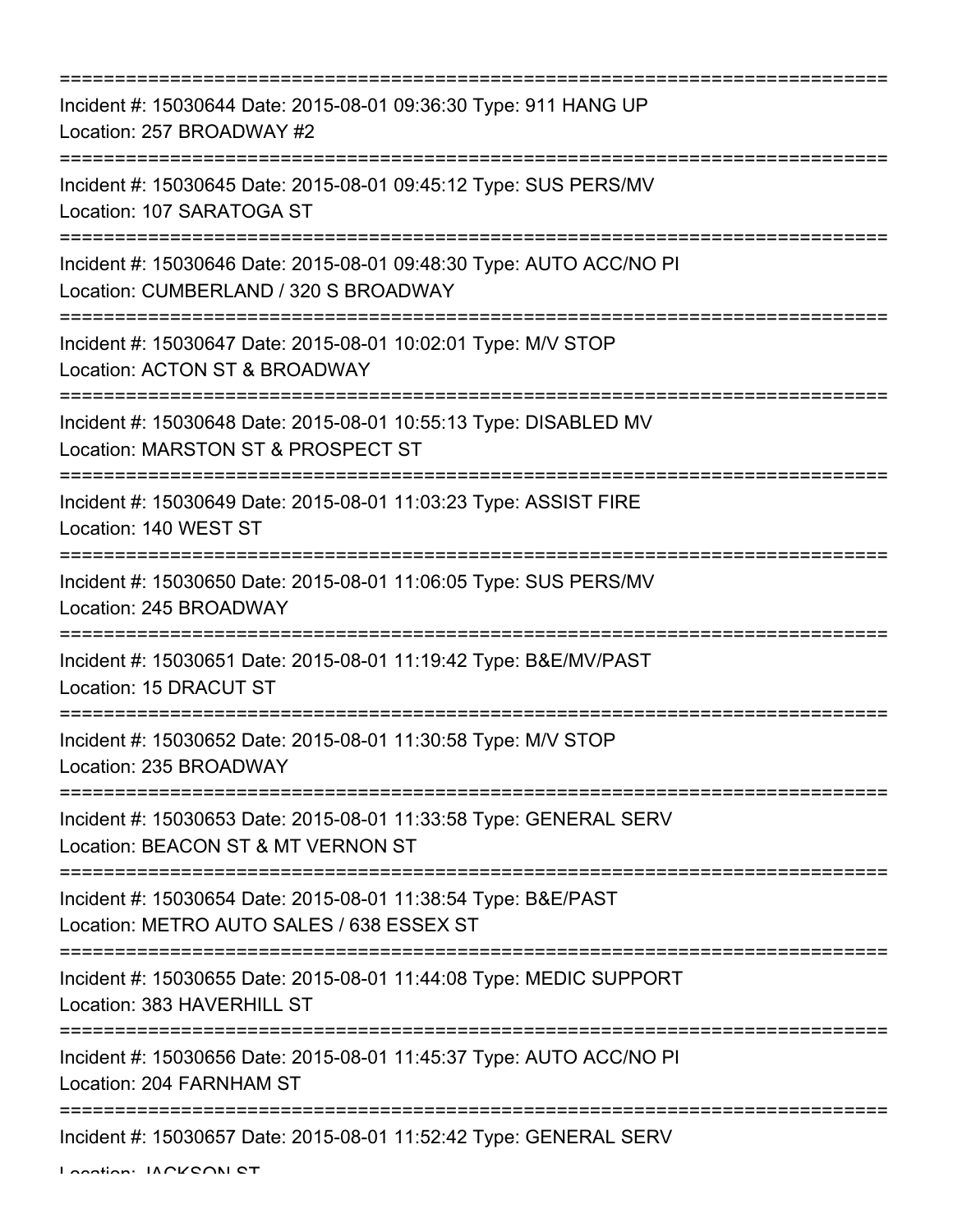| Incident #: 15030658 Date: 2015-08-01 12:07:20 Type: M/V STOP<br>Location: 354 S BROADWAY                        |
|------------------------------------------------------------------------------------------------------------------|
| Incident #: 15030659 Date: 2015-08-01 12:24:09 Type: UNKNOWN PROB<br>Location: 191 PARKER ST                     |
| Incident #: 15030660 Date: 2015-08-01 12:30:34 Type: ALARM/BURG<br>Location: PARTHUM SCHOOL / 255 E HAVERHILL ST |
| Incident #: 15030662 Date: 2015-08-01 12:41:15 Type: DISTURBANCE<br>Location: 60 FLORAL ST                       |
| Incident #: 15030663 Date: 2015-08-01 12:46:00 Type: STOL/MV/PAS<br>Location: 81 LEXINGTON ST                    |
| Incident #: 15030664 Date: 2015-08-01 12:58:10 Type: LOST PROPERTY<br>Location: 154 HIGH ST                      |
| Incident #: 15030665 Date: 2015-08-01 13:12:28 Type: ALARM/BURG<br>Location: 85 BLANCHARD ST                     |
| Incident #: 15030666 Date: 2015-08-01 13:28:07 Type: LOUD NOISE<br>Location: 113 JACKSON ST FL 3RD               |
| Incident #: 15030667 Date: 2015-08-01 13:29:26 Type: LARCENY/PAST<br>Location: 22 SMITH ST FL 2ND                |
| Incident #: 15030668 Date: 2015-08-01 13:57:02 Type: NOISE ORD<br>Location: 113 JACKSON ST FL 3RD                |
| Incident #: 15030669 Date: 2015-08-01 14:03:05 Type: MAN DOWN<br>Location: BANK OF AMERICA / 67 WINTHROP AV      |
| Incident #: 15030670 Date: 2015-08-01 14:14:37 Type: M/V STOP<br>Location: AMESBURY ST & CANAL ST                |
| Incident #: 15030671 Date: 2015-08-01 14:28:17 Type: SUS PERS/MV<br>Location: 315 BROADWAY                       |
| Incident #: 15030672 Date: 2015-08-01 14:40:33 Type: M/V STOP<br>Location: BROADWAY & LOWELL ST                  |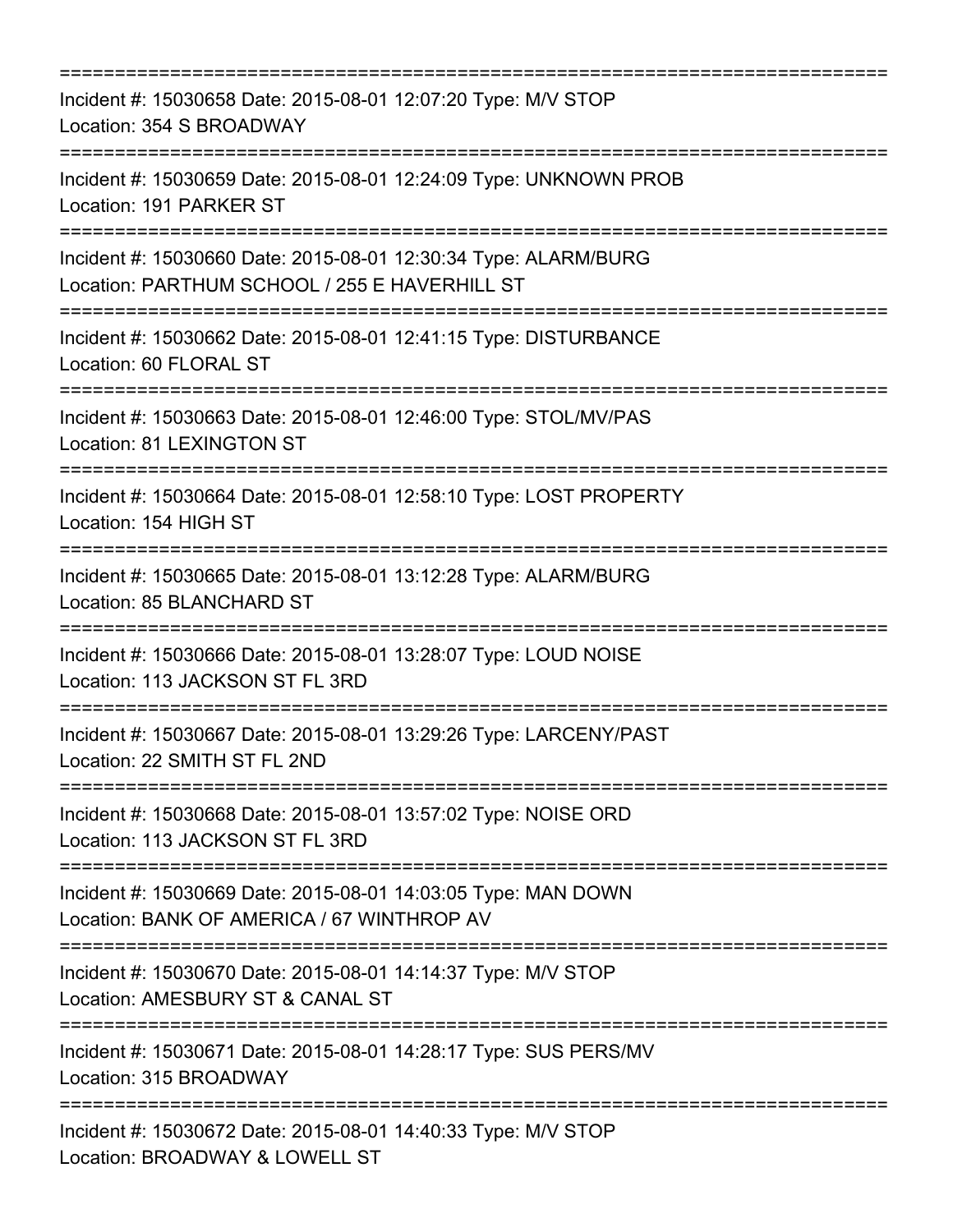Incident #: 15030673 Date: 2015-08-01 15:28:14 Type: MV/BLOCKING Location: 38 ABBOTT ST =========================================================================== Incident #: 15030674 Date: 2015-08-01 15:46:04 Type: KEEP PEACE Location: 219 E HAVERHILL ST =========================================================================== Incident #: 15030675 Date: 2015-08-01 15:52:25 Type: ALARM/BURG Location: 250 HAVERHILL ST =========================================================================== Incident #: 15030676 Date: 2015-08-01 15:52:59 Type: DOMESTIC/PROG Location: 14 LEONARD AV =========================================================================== Incident #: 15030677 Date: 2015-08-01 16:08:43 Type: AUTO ACC/NO PI Location: LAWRENCE ST & PARK ST =========================================================================== Incident #: 15030678 Date: 2015-08-01 16:19:23 Type: M/V STOP Location: BROOKFIELD ST & EASTON ST =========================================================================== Incident #: 15030679 Date: 2015-08-01 16:19:54 Type: NOISE ORD Location: 465 HIGH ST =========================================================================== Incident #: 15030680 Date: 2015-08-01 16:31:07 Type: SUS PERS/MV Location: BROADWAY & WATER ST =========================================================================== Incident #: 15030681 Date: 2015-08-01 16:39:15 Type: GENERAL SERV Location: 84 WALNUT ST =========================================================================== Incident #: 15030682 Date: 2015-08-01 16:42:13 Type: 209A/VIOLATION Location: 1075 ESSEX ST =========================================================================== Incident #: 15030683 Date: 2015-08-01 16:51:26 Type: NOISE ORD Location: 71 ELM ST =========================================================================== Incident #: 15030684 Date: 2015-08-01 16:57:26 Type: NOISE ORD Location: 465 HIGH ST =========================================================================== Incident #: 15030685 Date: 2015-08-01 16:58:35 Type: AUTO ACC/UNK PI Location: 474 LOWELL ST ======================= Incident #: 15030686 Date: 2015-08-01 17:03:17 Type: AUTO ACC/NO PI Location: 281 PROSPECT ST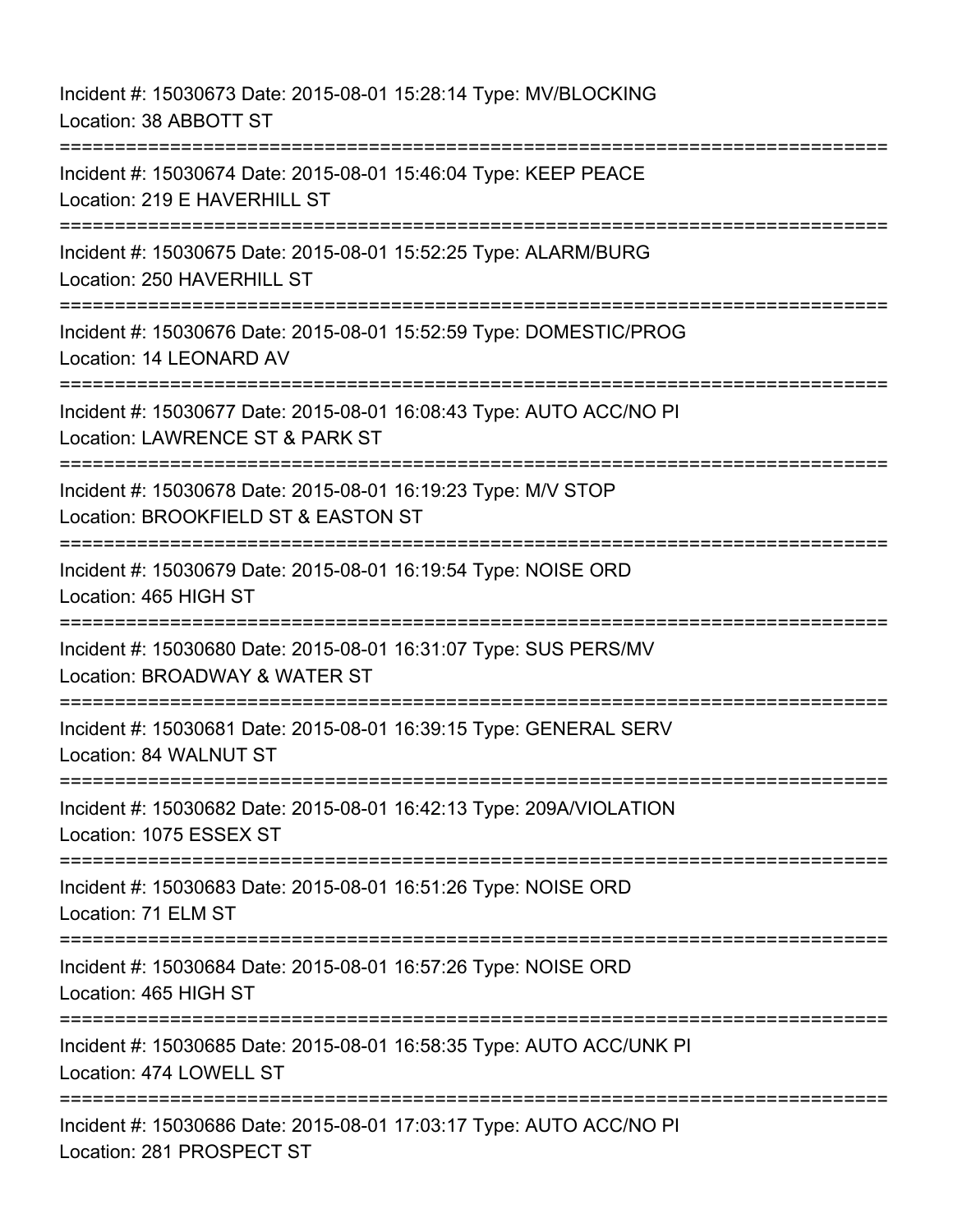Incident #: 15030687 Date: 2015-08-01 17:31:44 Type: NOISE ORD Location: 103 JACKSON ST =========================================================================== Incident #: 15030689 Date: 2015-08-01 17:34:13 Type: PROSTITUTION Location: 77 S UNION ST #51 =========================================================================== Incident #: 15030688 Date: 2015-08-01 17:34:29 Type: M/V STOP Location: GROTON ST & S BROADWAY =========================================================================== Incident #: 15030690 Date: 2015-08-01 17:38:00 Type: COURT DOC SERVE Location: 302 LAWRENCE ST =========================================================================== Incident #: 15030692 Date: 2015-08-01 17:51:58 Type: GENERAL SERV Location: 527 HAVERHILL ST FL 1 =========================================================================== Incident #: 15030691 Date: 2015-08-01 17:54:55 Type: M/V STOP Location: BROADWAY & COMMON ST =========================================================================== Incident #: 15030693 Date: 2015-08-01 17:59:23 Type: M/V STOP Location: BROADWAY & LOWELL ST =========================================================================== Incident #: 15030694 Date: 2015-08-01 18:02:05 Type: DOMESTIC/PROG Location: 8 ROLLINS ST =========================================================================== Incident #: 15030696 Date: 2015-08-01 18:12:43 Type: M/V STOP Location: 20 BAILEY ST =========================================================================== Incident #: 15030695 Date: 2015-08-01 18:12:46 Type: 911 HANG UP Location: 160 BERKELEY ST #1R =========================================================================== Incident #: 15030697 Date: 2015-08-01 18:22:37 Type: MAN DOWN Location: LAWTONS HOT DOGS / 606 CANAL ST =========================================================================== Incident #: 15030698 Date: 2015-08-01 18:27:09 Type: M/V STOP Location: ERVING AV & LAWRENCE ST =========================================================================== Incident #: 15030699 Date: 2015-08-01 18:27:25 Type: LOUD NOISE Location: 71 ELM ST =========================================================================== Incident #: 15030700 Date: 2015-08-01 18:32:13 Type: M/V STOP Location: 274 BROADWAY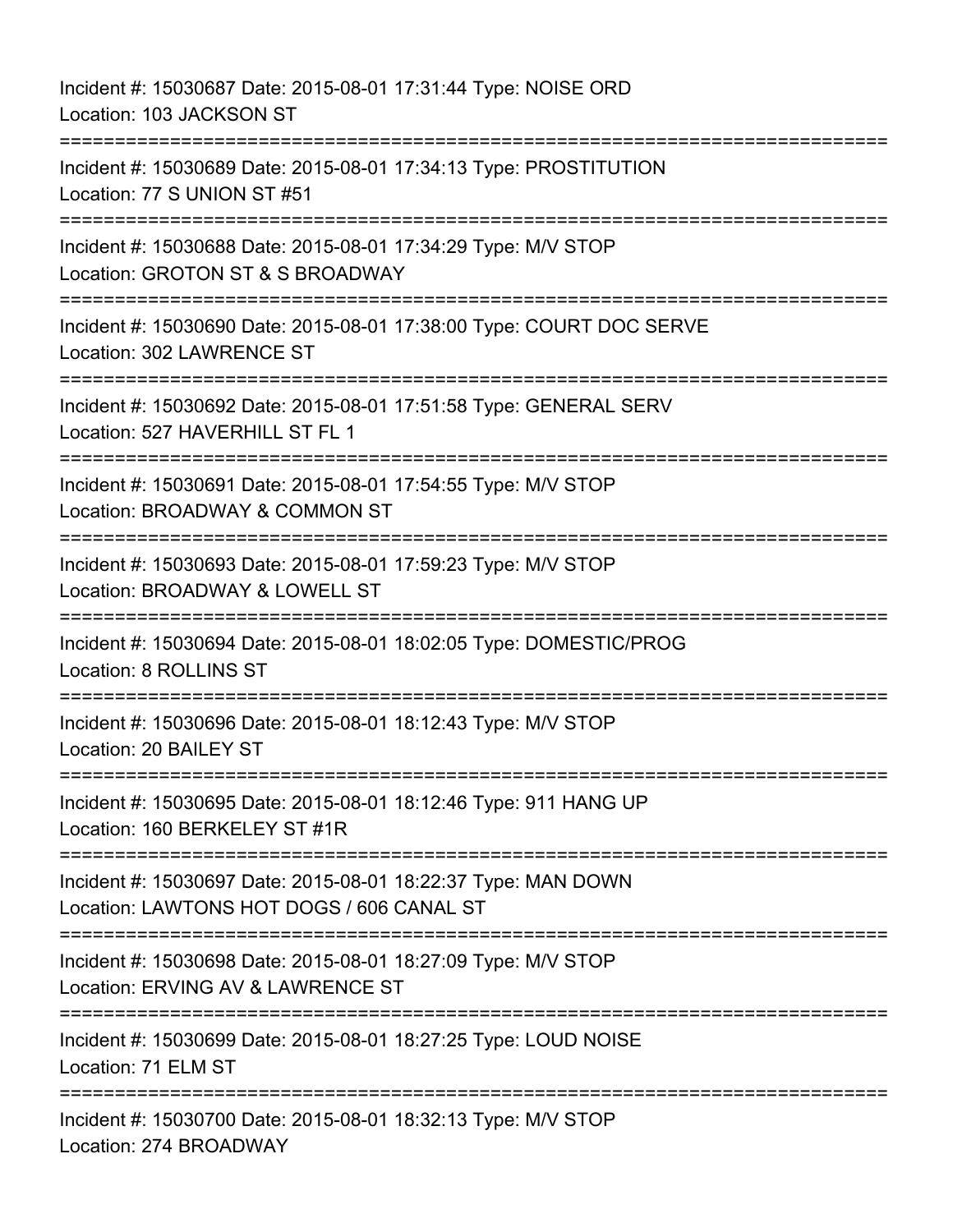Incident #: 15030702 Date: 2015-08-01 18:38:23 Type: LOUD NOISE Location: KATHERINE ST =========================================================================== Incident #: 15030701 Date: 2015-08-01 18:38:47 Type: COURT DOC SERVE Location: 77 S UNION ST =========================================================================== Incident #: 15030703 Date: 2015-08-01 18:40:06 Type: COURT DOC SERVE Location: 77 S UNION ST =========================================================================== Incident #: 15030704 Date: 2015-08-01 18:41:54 Type: NOISE ORD Location: 11 WALNUT ST =========================================================================== Incident #: 15030705 Date: 2015-08-01 18:47:15 Type: FIGHT Location: 108 SPRINGFIELD ST =========================================================================== Incident #: 15030706 Date: 2015-08-01 18:50:24 Type: M/V STOP Location: HANCOCK ST & MELROSE TER =========================================================================== Incident #: 15030707 Date: 2015-08-01 19:05:15 Type: UNWANTEDGUEST Location: 10 FALMOUTH ST =========================================================================== Incident #: 15030708 Date: 2015-08-01 19:07:15 Type: MV/BLOCKING Location: 73 BUNKERHILL ST =========================================================================== Incident #: 15030709 Date: 2015-08-01 19:07:45 Type: DOMESTIC/PROG Location: 10 DIAMOND ST =========================================================================== Incident #: 15030710 Date: 2015-08-01 19:15:51 Type: ALARM/BURG Location: 4 PROCTOR RD =========================================================================== Incident #: 15030712 Date: 2015-08-01 19:34:10 Type: SUICIDE ATTEMPT Location: 66 WEARE ST FL 2ND =========================================================================== Incident #: 15030711 Date: 2015-08-01 19:34:38 Type: SHOPLIFTING Location: EBLEN FASHION / 490 ESSEX ST =========================================================================== Incident #: 15030713 Date: 2015-08-01 19:40:30 Type: HARASSMENT Location: 28 ROWE ST =========================================================================== Incident #: 15030714 Date: 2015-08-01 19:47:39 Type: NOISE ORD Location: 296 BROADWAY

===========================================================================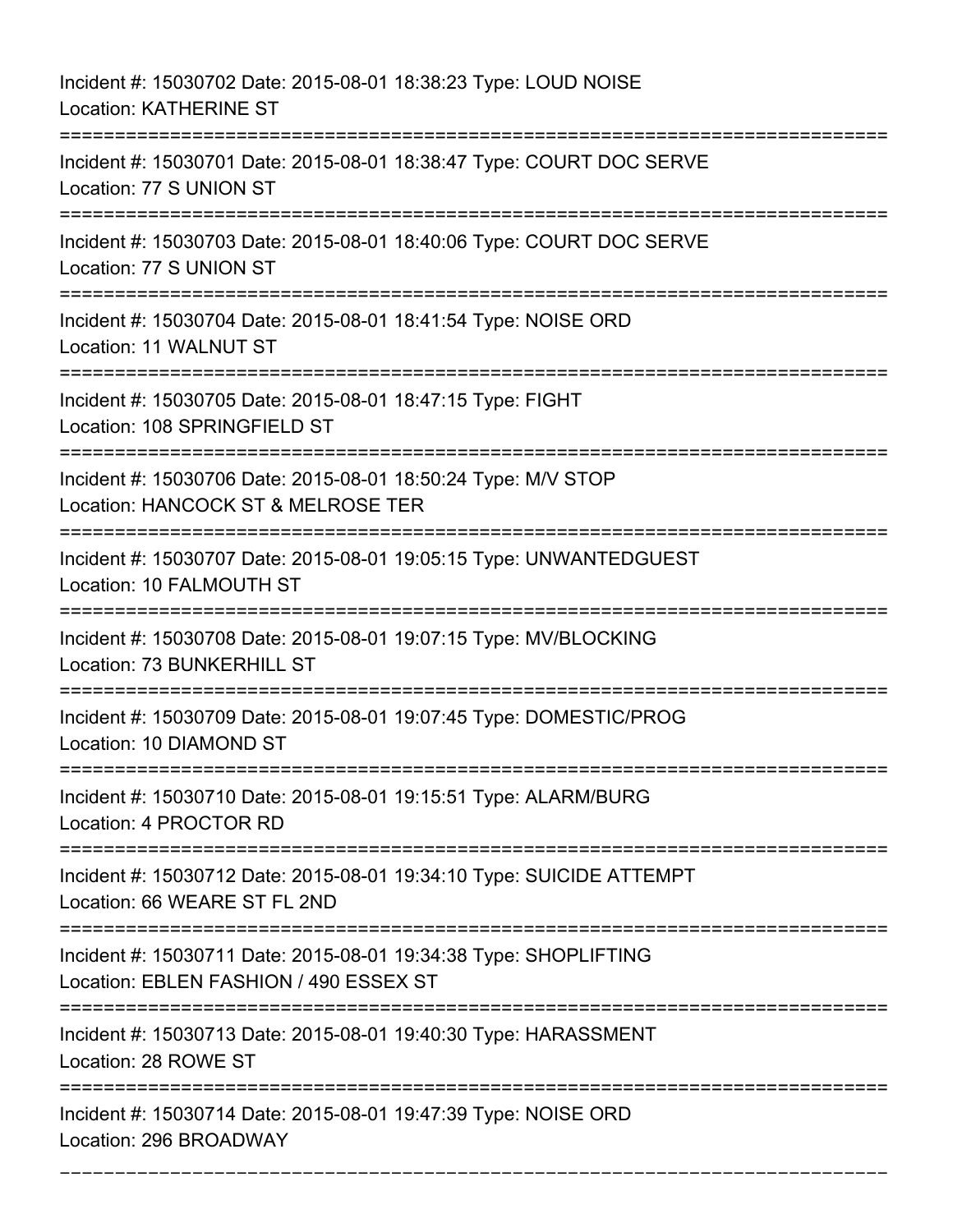Incident #: 15030715 Date: 2015-08-01 19:50:34 Type: EXTRA SURVEIL Location: 60 HILLSIDE AV =========================================================================== Incident #: 15030716 Date: 2015-08-01 20:07:26 Type: COURT DOC SERVE Location: 646 LOWELL ST =========================================================================== Incident #: 15030717 Date: 2015-08-01 20:16:06 Type: COURT DOC SERVE Location: 35 CHICKERING ST =========================================================================== Incident #: 15030718 Date: 2015-08-01 20:16:16 Type: SUS PERS/MV Location: TEDESCHI / WINTHROP & EXETER =========================================================================== Incident #: 15030719 Date: 2015-08-01 20:32:18 Type: STOLEN PROP Location: 90 LOWELL ST =========================================================================== Incident #: 15030720 Date: 2015-08-01 20:36:44 Type: AUTO ACC/PI Location: 621 HAVERHILL ST =========================================================================== Incident #: 15030721 Date: 2015-08-01 20:38:09 Type: NEIGHBOR PROB Location: 5 MAGNOLIA ST =========================================================================== Incident #: 15030722 Date: 2015-08-01 20:38:22 Type: LOUD NOISE Location: 1051 ESSEX ST =========================================================================== Incident #: 15030723 Date: 2015-08-01 20:46:47 Type: DISTURBANCE Location: 140 FARNHAM ST =========================================================================== Incident #: 15030724 Date: 2015-08-01 20:47:03 Type: LOUD NOISE Location: 45 WOODLAND ST =========================================================================== Incident #: 15030725 Date: 2015-08-01 20:48:42 Type: DISTURBANCE Location: 95 FARNHAM ST =========================================================================== Incident #: 15030726 Date: 2015-08-01 21:03:10 Type: MAN DOWN Location: LAWRENCE ST & METHUEN ST =========================================================================== Incident #: 15030727 Date: 2015-08-01 21:05:31 Type: DISORDERLY Location: EVERETT ST & ROWE ST =========================================================================== Incident #: 15030728 Date: 2015-08-01 21:10:26 Type: NOISE ORD Location: 145 WILLOW ST ===========================================================================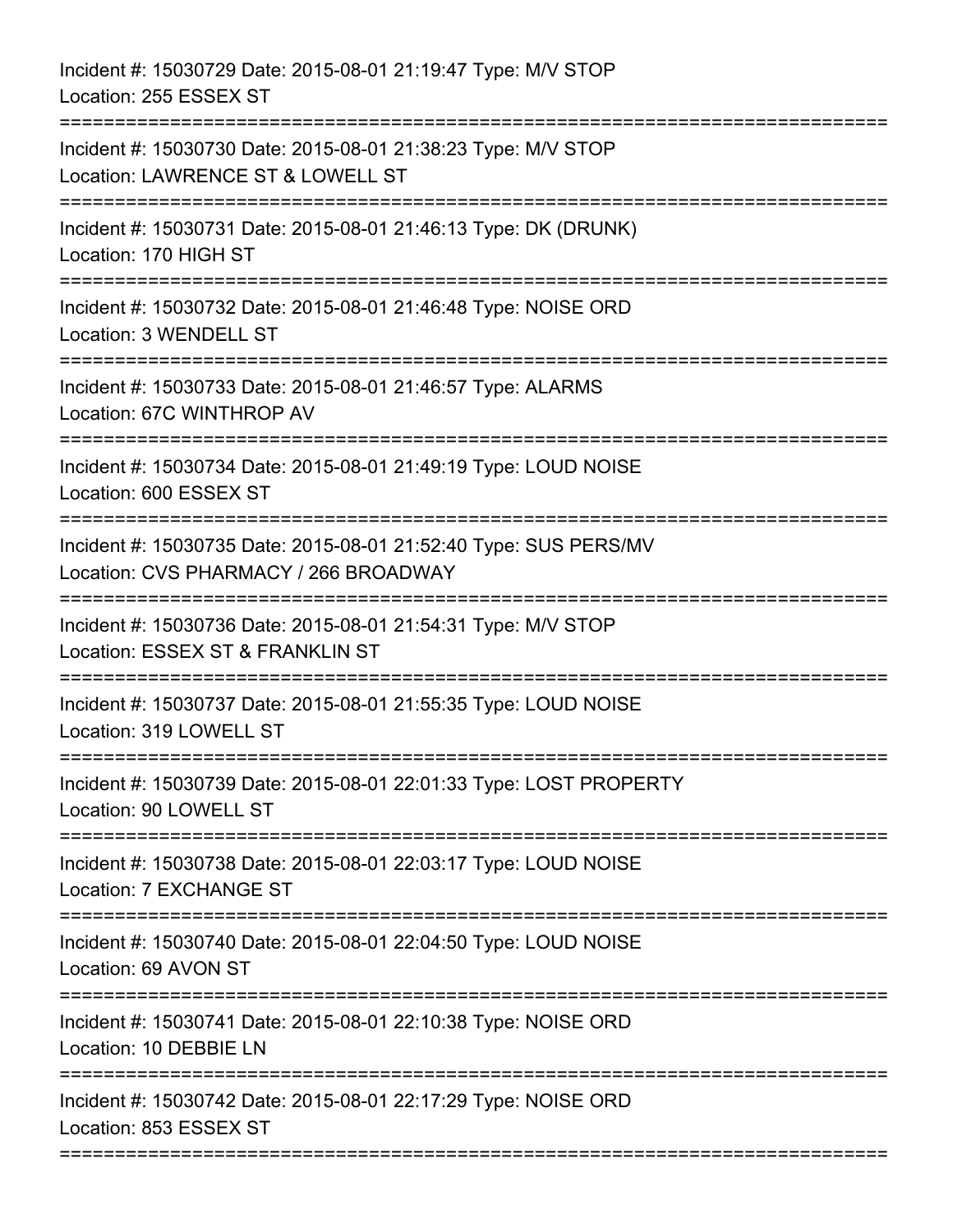Location: 0 CANAL ST

| Incident #: 15030744 Date: 2015-08-01 22:20:14 Type: THREATS<br>Location: 5 MAGNOLIA ST                                                                              |
|----------------------------------------------------------------------------------------------------------------------------------------------------------------------|
| Incident #: 15030745 Date: 2015-08-01 22:21:22 Type: INVESTIGATION<br>Location: 90 LOWELL ST                                                                         |
| Incident #: 15030748 Date: 2015-08-01 22:22:01 Type: SUS PERS/MV<br>Location: BROADWAY & TREMONT ST                                                                  |
| Incident #: 15030746 Date: 2015-08-01 22:22:54 Type: NOISE ORD<br>Location: 148 WILLOW ST                                                                            |
| Incident #: 15030747 Date: 2015-08-01 22:25:13 Type: THREATS<br>Location: 56 SPRINGFIELD ST                                                                          |
| Incident #: 15030749 Date: 2015-08-01 22:27:39 Type: LOUD NOISE<br>Location: 148 WILLOW ST                                                                           |
| Incident #: 15030750 Date: 2015-08-01 22:29:09 Type: LOUD NOISE<br>Location: 190 BRUCE ST                                                                            |
| Incident #: 15030751 Date: 2015-08-01 22:30:27 Type: NOISE ORD<br><b>Location: WAYNE ST</b>                                                                          |
| Incident #: 15030752 Date: 2015-08-01 22:38:13 Type: NOISE ORD<br>Location: 28 WALNUT ST                                                                             |
| ---------------------------------<br>======================<br>Incident #: 15030753 Date: 2015-08-01 22:38:57 Type: SHOTS FIRED<br>Location: ALLSTON ST & MARSTON ST |
| Incident #: 15030754 Date: 2015-08-01 22:43:52 Type: M/V STOP<br>Location: ANDOVER ST & PARKER ST                                                                    |
| Incident #: 15030755 Date: 2015-08-01 22:51:05 Type: DOMESTIC/PROG<br>Location: 20 KNOX ST                                                                           |
| Incident #: 15030756 Date: 2015-08-01 22:57:30 Type: NOISE ORD<br>Location: 100 CHESTER ST                                                                           |
| ===============<br>===============                                                                                                                                   |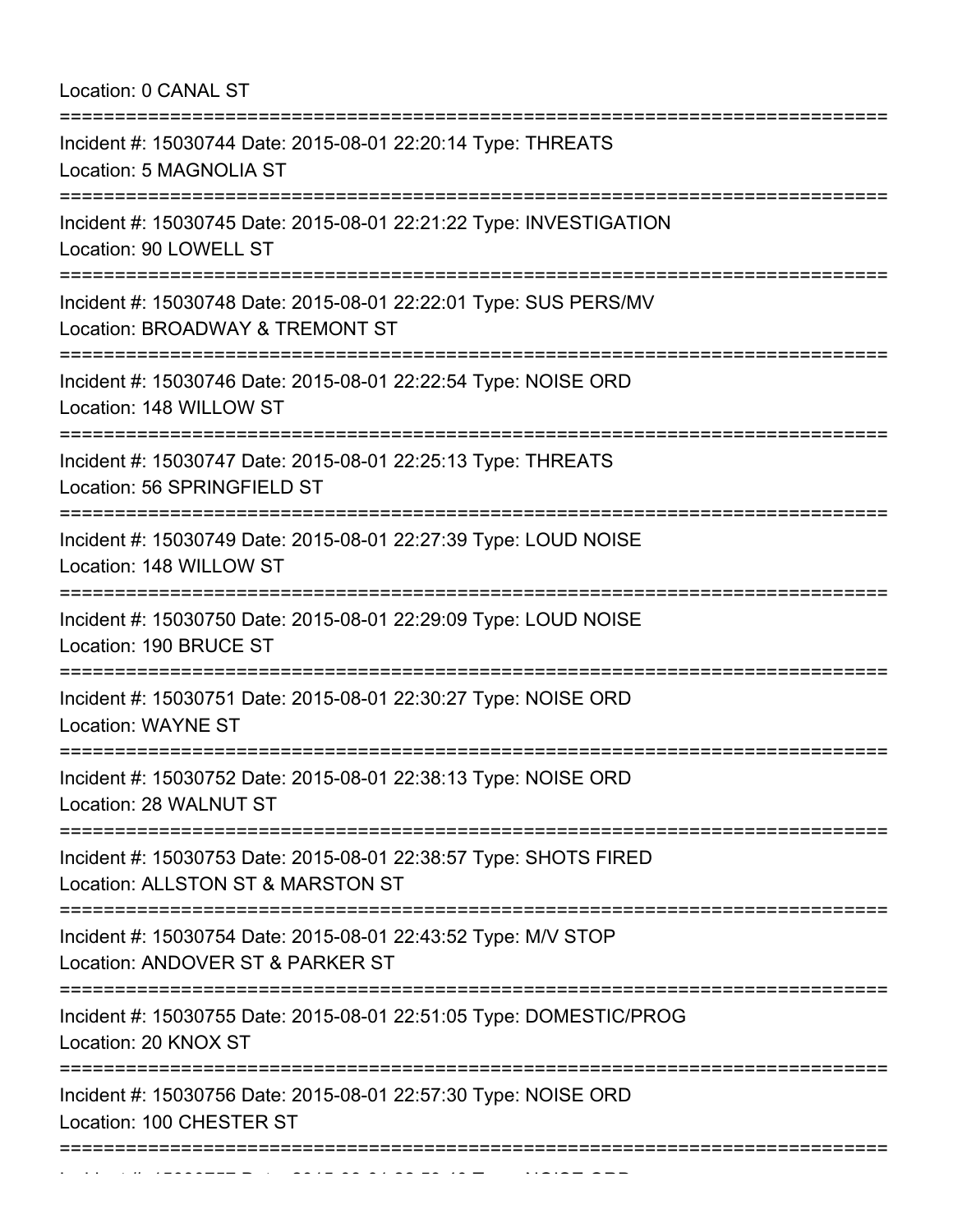## Location: 8 WILLOW ST

| Incident #: 15030758 Date: 2015-08-01 23:03:28 Type: M/V STOP<br>Location: ESSEX & UNION                                           |
|------------------------------------------------------------------------------------------------------------------------------------|
| Incident #: 15030759 Date: 2015-08-01 23:04:23 Type: NOISE ORD<br>Location: NESMITH ST & OREGON AV                                 |
| Incident #: 15030761 Date: 2015-08-01 23:04:42 Type: CK WELL BEING<br>Location: 171 BAILEY ST FL 2ND                               |
| Incident #: 15030760 Date: 2015-08-01 23:05:50 Type: NOISE ORD<br>Location: 450 HAMPSHIRE ST                                       |
| Incident #: 15030762 Date: 2015-08-01 23:13:54 Type: NOISE ORD<br>Location: 14 TOWER HILL ST                                       |
| Incident #: 15030763 Date: 2015-08-01 23:16:15 Type: M/V STOP<br>Location: 15 WEST ST                                              |
| ===============================<br>Incident #: 15030764 Date: 2015-08-01 23:16:48 Type: ROBBERY UNARM<br>Location: 155 LAWRENCE ST |
| ----------------------------------<br>Incident #: 15030765 Date: 2015-08-01 23:21:19 Type: NOISE ORD<br>Location: 21 HAMILTON ST   |
| --------------------<br>Incident #: 15030767 Date: 2015-08-01 23:21:50 Type: SUS PERS/MV<br>Location: 260 JACKSON ST               |
| Incident #: 15030766 Date: 2015-08-01 23:22:14 Type: NOISE ORD<br>Location: 117 THOREAU WAY #521                                   |
| Incident #: 15030768 Date: 2015-08-01 23:24:43 Type: NOISE ORD<br>Location: HAVERHILL ST & WARREN ST                               |
| ------------------------<br>Incident #: 15030769 Date: 2015-08-01 23:26:29 Type: NOISE ORD<br>Location: 8 KRESS ST                 |
| Incident #: 15030770 Date: 2015-08-01 23:26:42 Type: NOISE ORD<br>Location: 245 ERVING AV                                          |
|                                                                                                                                    |